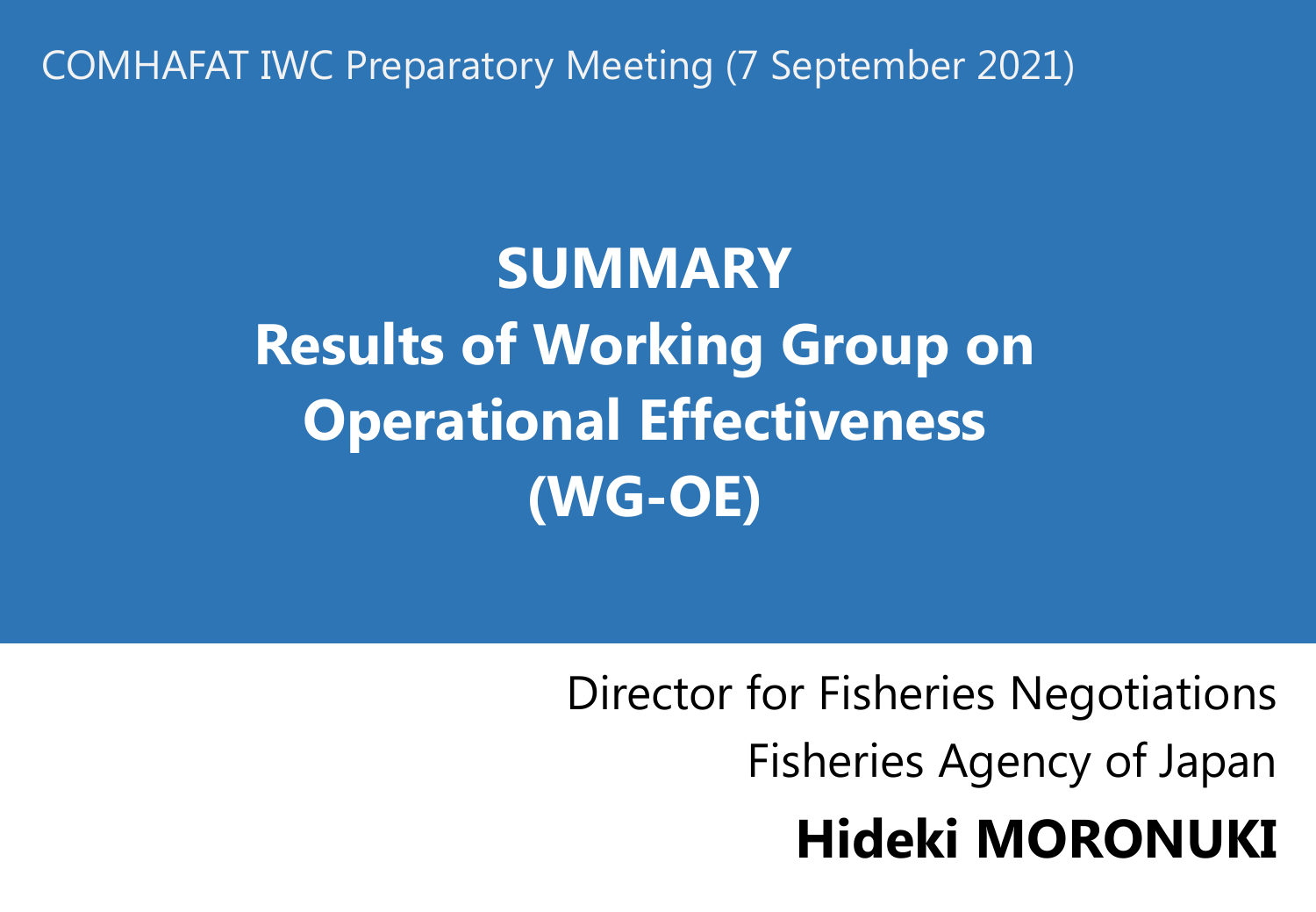**IWC67 (2018) directed Working Group on Operational Effectiveness (WG-OE)**

- **to develop a plan;**
- **to implement reforms; and,**
- **to improve institutional/governance arrangements** 
	- **of Commission & its subsidiary bodies**

**to be presented to IWC68.**

# **(Resolution 2018-1)**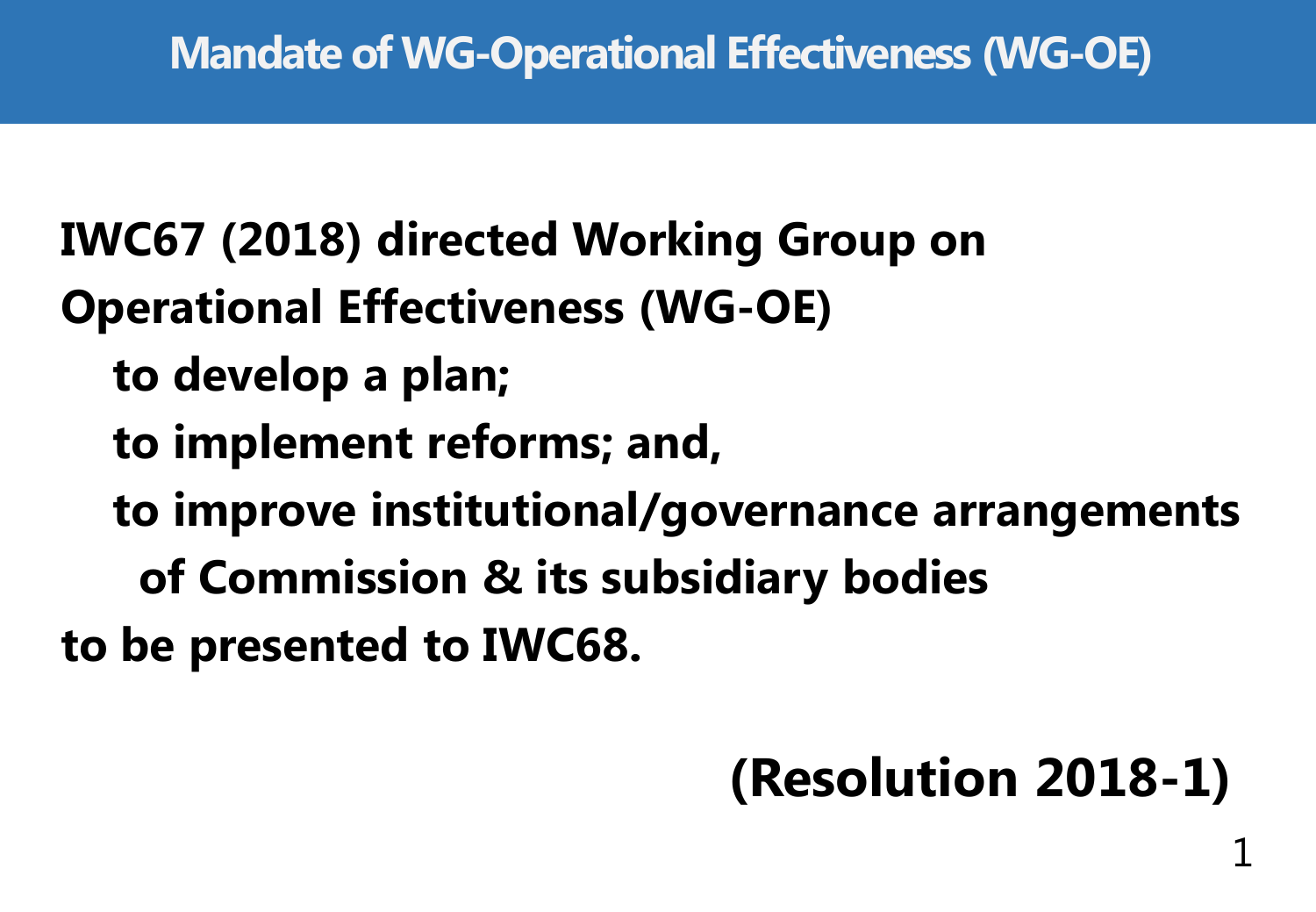## **Points to be noted in Paper #1**

## **Paper #1: Potential reforms to Commission structure and meeting operations**

- **Establishment of Management Committee**

 This is basically a **good idea** which is quite similar to Japan's proposal at IWC67 in 2018 (Creation of Sustainable Whaling Committee).

#### - **Giving the same status as SC to CC**

 This is a very **bad idea**. The biggest priority has to be given to SC so that **superiority of science** can be kept.

#### - **Non whaling activities under Management Committee**

 This is also a very **bad idea**. Non whaling activities such as Whale Watching has to be solely under

CC, which are by all means out-of-competence from ICRW.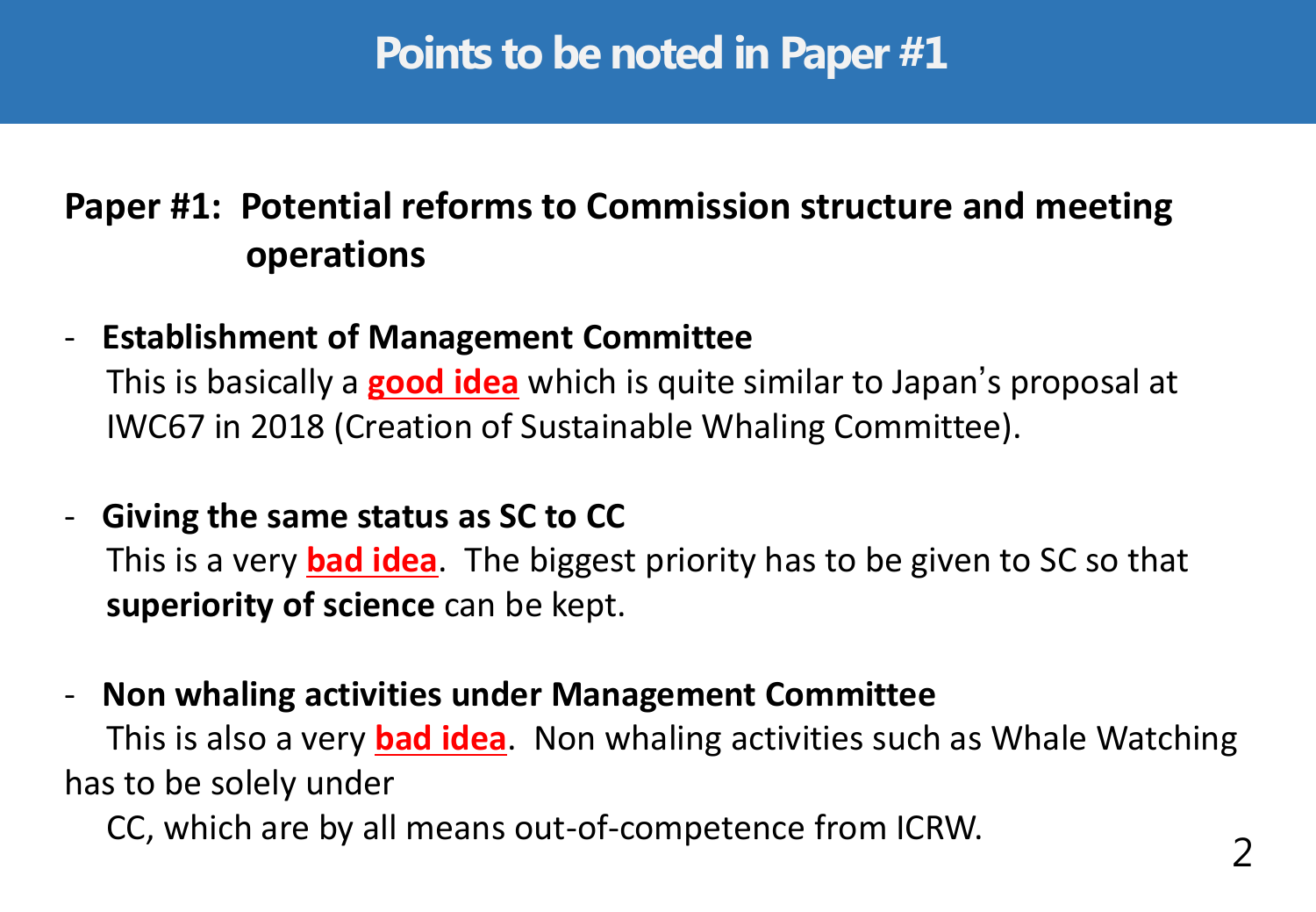## **Points to be noted in the Paper #2**

## **Paper #3: Potential "low-hanging fruit" items, including those relating to the Rules of Procedure**

- **Giving the same status as SC to CC Superiority of science** has to be kept, and the biggest priority has to be given to SC.
- **Inclusion of CC Chair in Bureau**

 Chair of CC must **NOT** be included in Bureau simply because CC' s activities are totally outside the objectives of ICRW.

#### - **Penalty provisions**

 Any provision of "penalties" must **NOT** be discussed nor decided by the Management Committee since it is solely under the jurisdiction of each Member. 3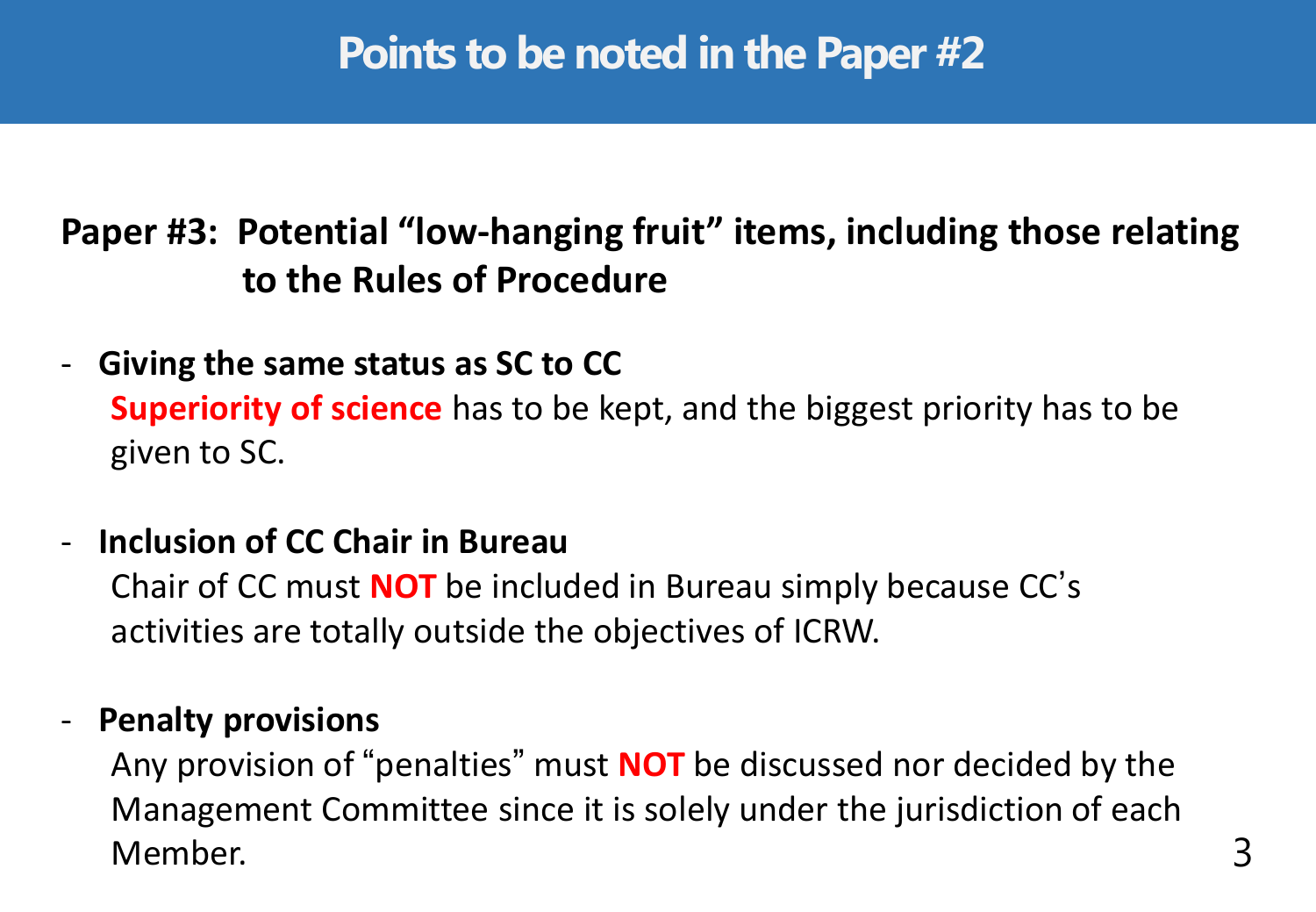## **Paper #4: Budget Reform Strategy**

- **4-year budget planning**

This might introduce further complicated situation.

- **Expansion of Voluntary Contributions**

 Acceptance of funds from "sources" outside the Contracting Governments is proposed. This is very very **bad idea** which allows NGOs to maneuver IWC.

- Fixation of "due date" for payment of annual contribution Proposed fixation to "30 June" would deprive Contracting Governments of flexibility. Instead, amendment of condition on voting-right with an introduction of **"two-years Grace"** has to be introduced as other RFMOs.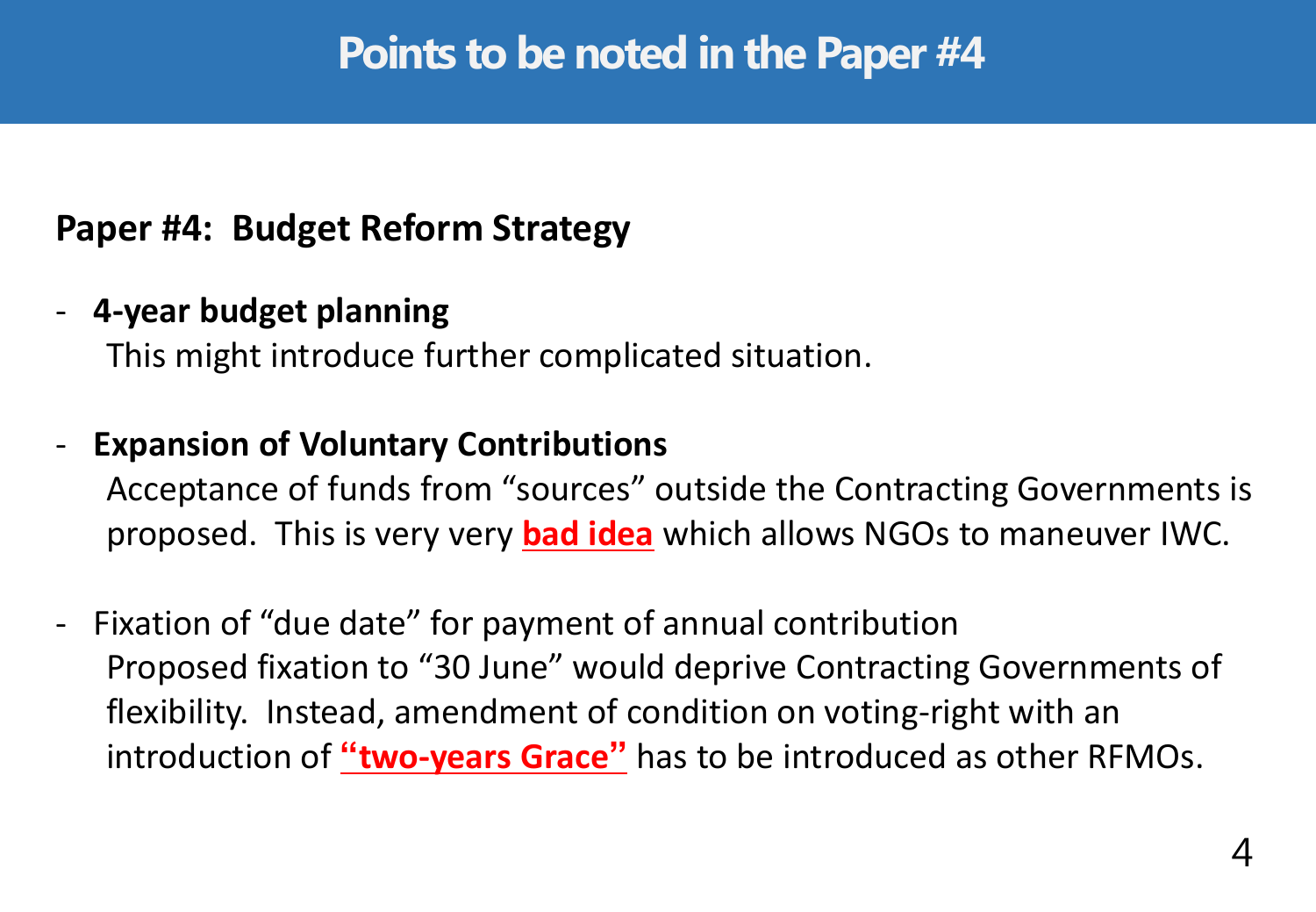# **Developing States' Voting Right at IWC**

Many developing state IWC Members have been **UNABLE** to participate in decision making due to lack of voting rights because of unpaid contribution/arrear.

65th IWC in 2014 22.7% of Members - no voting rights 70% of which (i.e. 15.9% of all Members) ⇒ **developing state Members**

66th IWC in 2016 17.0% of Members - no voting rights 67% of which (i.e. 11.4% of all Members) ⇒ **developing state Members**

67th IWC in 2018 15.7% of Members - no voting rights 93% of which (i.e. 14.6% of all Members) ⇒ **developing state Members**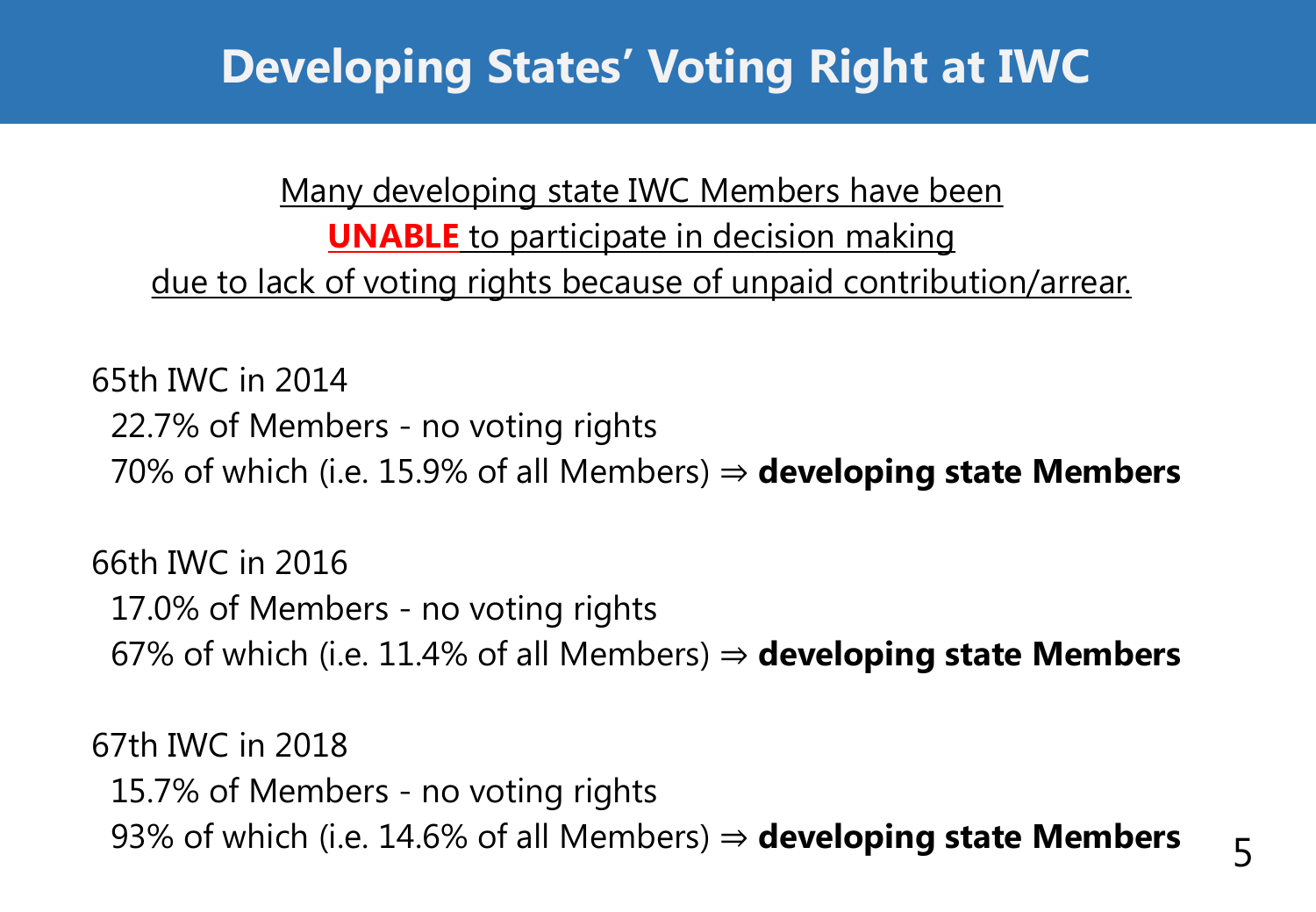**Need of Gracefulness - 1**

# Almost all RFMOs have a provision of **"two-years grace"**

to pay annual contribution/arrear, which fairly provides Members a right to vote in **"Decision Making"**.

But,

# **IWC does NOT.**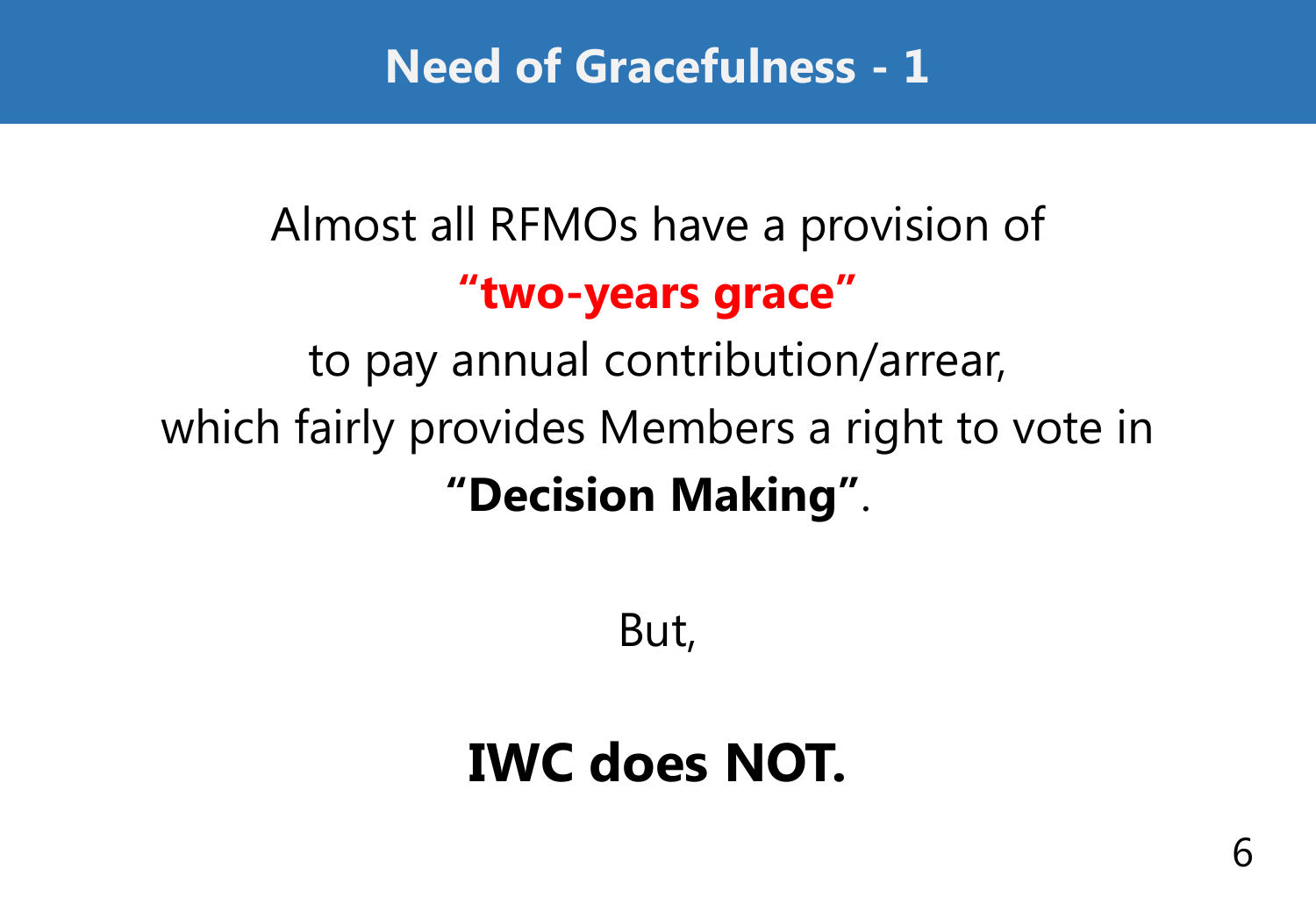IWC performance review (2017) recommended improved participation of developing state Members:

## *Recommendation 10*

*IWC should increase the participation of developing States in the work of the Commission and its subsidiary bodies and develop a capacity-building policy/capacity development plan to enhance their effective involvement, in a transparent manner. This should go beyond participation in meetings, to include also technical and scientific training in specific areas, deemed as priority by IWC. In this regard, the capacities, weaknesses, and needs of developing states should be assessed so that they can be properly addressed.*